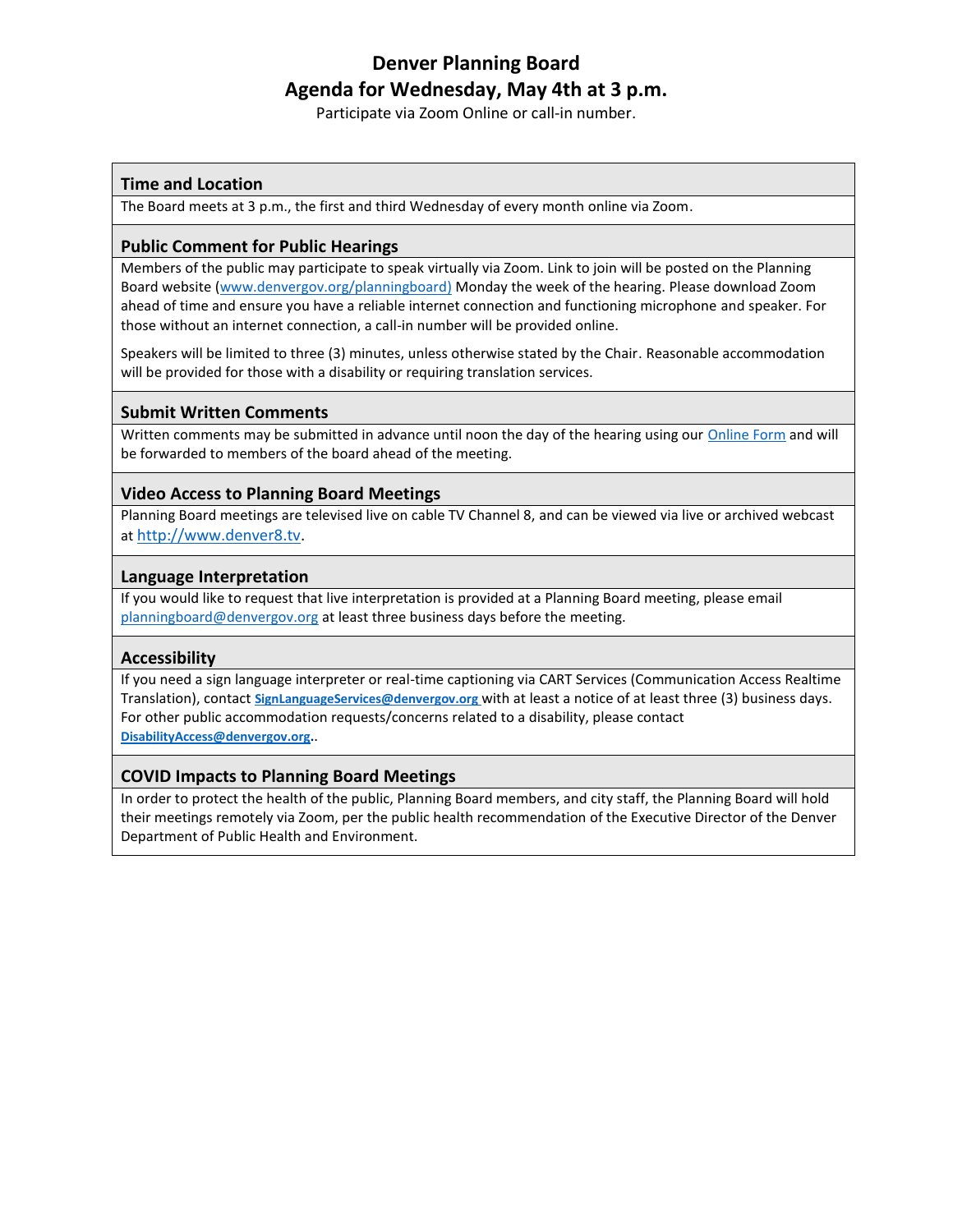#### **1. Call to Order**

#### **2. Public Comment**

*Members of the public may provide public comment to the Planning Board on items not scheduled for a public hearing on the agenda. Speakers will have 3 minutes to speak.* 

**3. Meeting Records for Approval** – April 6<sup>th</sup> & 20<sup>th</sup>

#### **Consent Agenda**

*The following items have been placed on the consent agenda if they meet the criteria found in Exhibit 2 of the Planning Board by-laws. An item will be removed from the consent agenda for the following reasons: A member of the public has attended the meeting and will provide public comment; or, a member of the Board has requested the item be removed from the consent agenda; or, the applicant has requested that the item be removed from the consent agenda.*

**4. Official Map Amendment, application #2022I-00005 1170 N Holly St from E-SU-Dx to E-SU-D1x.** *Public hearing to recommend to City Council approval or denial of the proposed map amendment. See Denver Zoning Code Section 12.4.10.* Case Manager: Rob Haigh Recommendation: Recommendation of Approval

## **Regular Agenda**

#### **Map Amendments**

- **5. Official Map Amendment, application #2021I-00244 225 E Bayaud from U-TU-B2 UO-3 to G-MU-3 UO-3.** *Public hearing to recommend to City Council approval or denial of the proposed map amendment. See Denver Zoning Code Section 12.4.10.* Case Manager: Brad Johnson Recommendation: Recommendation of Approval
- **6. Official Map Amendment, application #2021I-00061 1305 & 1339 & 1365 N. Osage St. and 1520 W. 14th Ave. from G-MX-3, UO-2 to G-RX-5, UO-2.** *Public hearing to recommend to City Council approval or denial of the proposed map amendment. See Denver Zoning Code Section 12.4.10.* Case Manager: Libby Kaiser Recommendation: Recommendation of Approval

#### **Urban Renewal Plans**

**7. Urban Renewal Plan for 3015 E Colfax.** *Public meeting to review proposed Urban Renewal Plan for 3015 E. Colfax Ave., to allow the use of tax increment financing ("TIF") to fund a mixed use hotel at 3015 E Colfax, and to make a recommendation to the City Council whether the plan amendment conforms with the Comprehensive Plan and supplements. Colorado Revised Statutes, Sections 35- 25-107(2).*

Case Manager: Curt Upton Recommendation: Recommendation of Approval